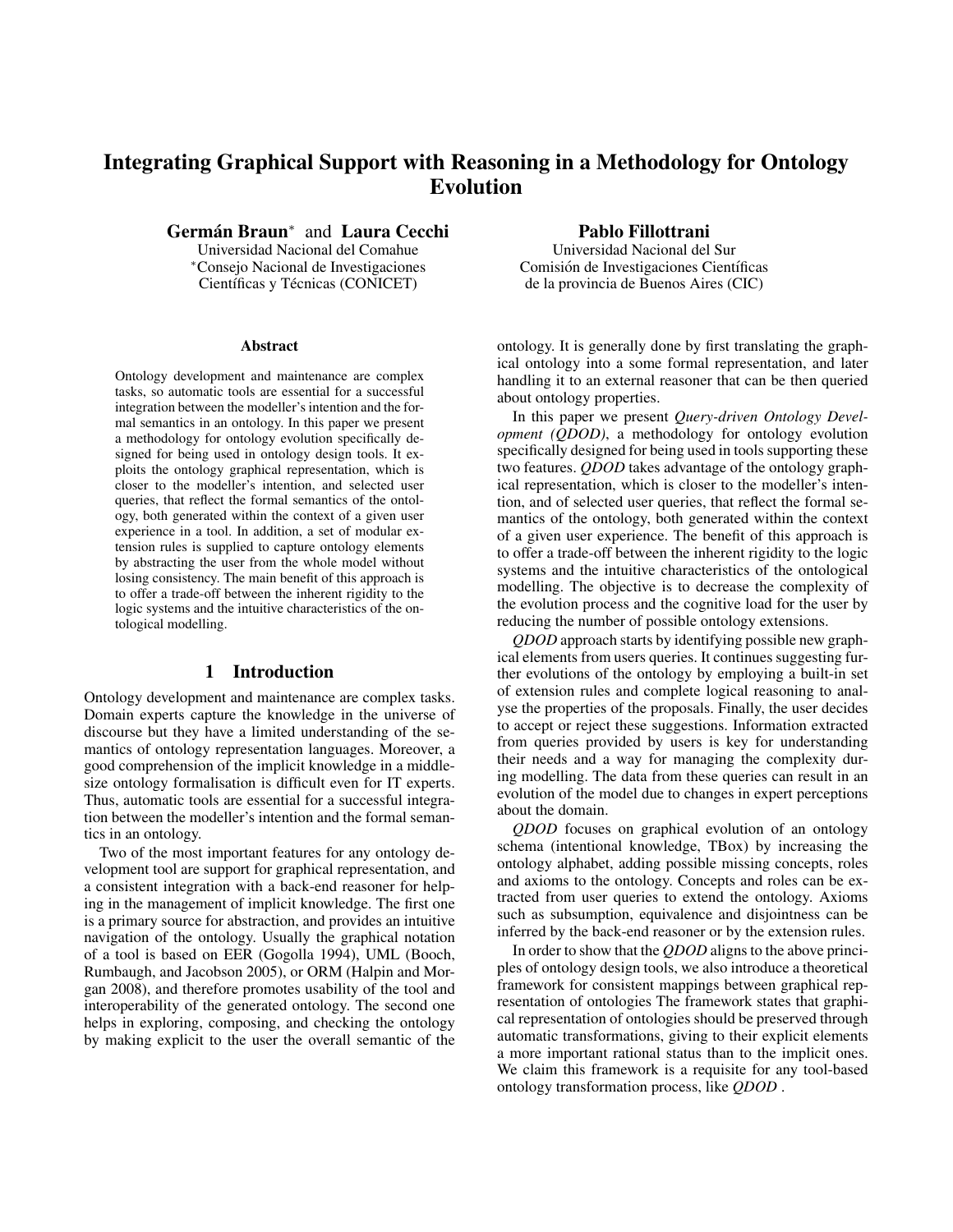The paper is structured as follows. Section 2 describes motivations of the work. Section 3 introduces a theoretical framework that any methodology to be integrated to a tool should follow and shows how *QDOD* satisfies this framework. Section 4 presents the *QDOD* methodology, a description of the rules it uses and the algorithm to generate ontology extensions. A case of study is described in section 5. The approach is compared with some related works in section 6, and section 7 contains final conclusions and future works.

# 2 Motivation

The main motivation of the work is to close the gap between domain experts, its understanding about ontologies, and the modelling tools to satisfy the ontology reusability challenge. The usage-based evolution is a partial solution for this problem but it also requires of graphical tools together with inference services for facilitating the ontology maintenance and reuse.

Despite most popular tools provide support of both graphical representation and reasoning services, they are not graphical-centric tools and evolution is not endorsed. Protégé (Knublauch et al. 2004) and NeOn (Hasse et al. 2008) provide graphical support but only Protégé offers a partial integration with automatic reasoning. The evolution support is mainly manual because changes should be committed by users. In NeOn toolkit, reasoning is enabled and evolution is supported by a non-graphical plug-in Evolva (Zablith 2009). ICOM (Fillottrani, Franconi, and Tessaris 2012) and OntoUML tool (Guizzardi and Wagner 2012) do provide a comprehensive graphical interface. However, the OntoUML reasoning support, which is based in Alloy (Jackson 2002), is not integrated to its graphical language. These features are available in ICOM which uses *ALCQI* (Tobies 2001) as its base logic, but its ontology evolution support is limited. The integration of graphical languages and reasoning is still incipient as it requires development environments with these capabilities. These systems are needed to give support to the evolution process as well as cover all the ontology engineering tasks.

Our proposal is based on a back-end reasoning system that provides the methodology to the complete set of extensional and intentional elements in the ontology, and a set of rules which guide the extension mechanism. Users will see the ontology graphically completed and evolved with all the deductions, and expressed in the graphical language itself. This rules-based approach can be considered as complementary to the ontology design patterns (Gangemi and Presutti 2009) since both provide a way to reduce the complexity of designing and understanding ontologies. Furthermore, our alternative offers flexibility and a fine-grained level where the focus is on a subset of graphical elements to analyse and thus introduce new ones, in contrast to design patterns which are not orientated towards ontology evolution. Similar to the Gangemi's approach, the rules allow to describe views where the evolution suggestions are consistent.

Finally, our motivation also arises from other field as the Software Engineering and, in particular, the Test-Driven Development (TDD) (Beck 2002). TDD is a programming

technique for building software that guides the development by writing failing tests and refactoring. The TDD philosophy is extrapolated into ontology engineering. However, unlike TDD, *QDOD* also generates automatic suggestions that users can accept or reject to continue refactoring.

## 3 Theoretical Model

In order to integrate reasoning to graphical environments, we present a theoretical model that is to be independent of any Description Logic (DL) (Baader et al. 2003) and graphical methodology. The main advantage of this model is to coordinate the relationship between the ontology graphical representation and its formal description generated by the tool. Indeed, it has been conceived as cross-methodological approach which arises from the need to define baselines and thus enable the development of other methodologies based on this framework.

Definition 1 (Graphical Elements). *x is a* graphical element *if x is a concept, an association, a role, an is-a relationship or an axiom with graphical representation.*



Figure 1: Ontology including the graphical elements detailed in the example 1.

Example 1. *The ontology in Fig. 1 contains the following graphical elements.*  $C_1$ ,  $C_2$ ,  $C_3$  *and*  $C_4$  *are classes,*  $A_1$  *an association, and r*1*, r*<sup>2</sup> *are roles with cardinality* 1*..*1 *and* 0*..N, respectively. In addition, the model includes an IsA link between C*<sup>1</sup> *and C*3*, and an equivalence axiom between*  $C_3$  *and*  $C_4$ *.* 

The use of graphical elements for modelling purposes is desirable for users but may lead to formal consequences that could not be easily recognised by designers in complex models. For example, the inconsistency of the model or some of its elements. Hence, the integration of reasoning in tools is needed in order to identify these properties and notify the user about them. This is achieved by representing the semantics of each graphical element and the whole graphical ontology in terms of DL, and then by rendering the reasoning results in graphical notation. This process is formalised in the following definitions.

**Definition 2** (Element Graphical-Logic Mapping). Let  $\Delta$ *be a set of graphical elements and let*  $x \in \Delta$ . An element graphical-logic mapping *is a function*  $\Psi$  *from*  $\Delta$  *to a decidable DL fragment, where*  $\Psi(x)$  *is the logical representation of x in the target DL.*

Example 2. *Let us consider ALCQI as a target logic, a possible mapping*  $\Psi$  *for the graphical elements of the example 1 is shown in Table 1.*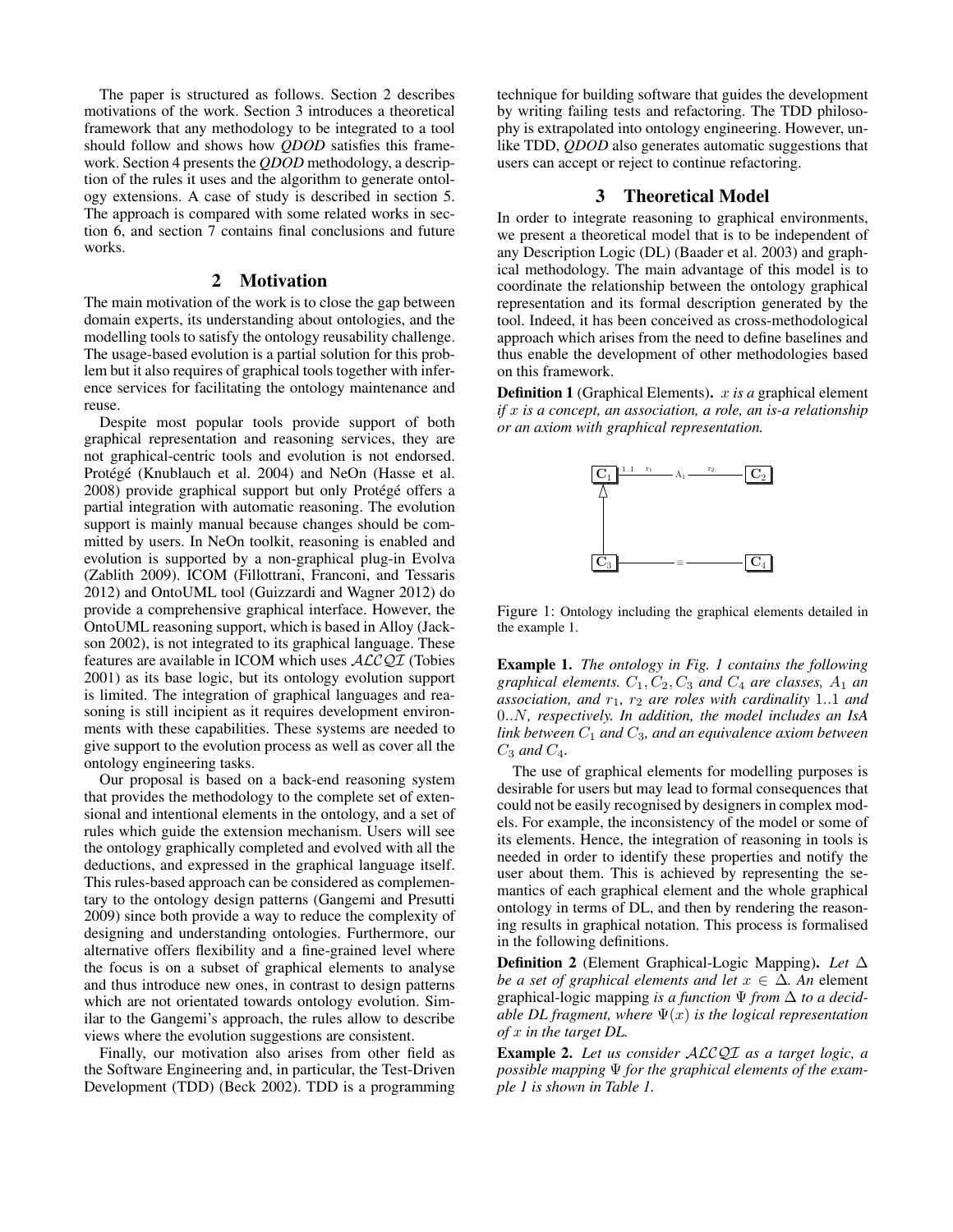Classes and associations (or n-ary relations in EER) are graphical elements that will be represented as concepts in DL, and roles will be represented as roles in DL.

| $\boldsymbol{x}$                 | $\Psi(x)$               | $\boldsymbol{x}$                                                                                                                                                                                                                      | $\Psi(x)$        |
|----------------------------------|-------------------------|---------------------------------------------------------------------------------------------------------------------------------------------------------------------------------------------------------------------------------------|------------------|
| $\mathbf{C}_1$                   | $C_1$                   | A <sub>1</sub>                                                                                                                                                                                                                        | $A_1$            |
| $\mathbf{C}_1$<br>$\mathbf{C}_3$ | $C_3 \sqsubseteq C_1$   | $\mid$ C <sub>3</sub> $\mid$ $=$ $=$ $-$<br>$\mathbf{C}_4$                                                                                                                                                                            | $C_3 \equiv C_4$ |
| $\boldsymbol{x}$                 |                         | $\Psi(x)$                                                                                                                                                                                                                             |                  |
|                                  |                         |                                                                                                                                                                                                                                       |                  |
| $\mathbf{C}_1$                   | $\frac{11 \t r_1}{A_1}$ | $C_1 \sqsubseteq (\leq 1 r_1^-.A_1)$<br>$C_1 \sqsubseteq \exists r_1^-.A_1 \quad A_1 \sqsubseteq \exists r_1.C_1$<br>$C_1.A_1.min \sqsubset C_1 \sqcap (\geq 1 r_1^-. A_1)$<br>$C_1.A_1.max \sqsubseteq C_1 \sqcap (\leq 1 r_1, A_1)$ |                  |

Table 1:  $\Psi$  function for the ontology depicted in Fig. 1.

**Definition 3** (General Graphical-Logic Mapping). Let  $\Delta$  be a set of graphical elements and let  $\Psi$  an element graphical*logic mapping. A* general graphical-logic mapping *is a function*  $\Theta$  *from*  $\Delta$  *to a decidable DL fragment, where*  $\Theta(\Delta) = \bigcup \Psi(x)$  in the target logic.  $x \in \Delta$ 

**Definition 4** (Graphical Ontology). Let  $\Delta$  be a set of graph*ical elements and let be an element graphical-logic mapping.*  $\Omega$  *is a* graphical ontology *generated from*  $\Delta$  *if and only if*  $\Theta(\Delta)$  *is an ontology in the target logic.* 

We assume that there exists only one graphical ontology that can be generated from a set of graphical elements.

Example 3. *Considering the example 1 and supposing ALCQI* as target logic, the ontology  $\Theta(\Delta)$  where classes *and associations are translated to DL concepts, is defined as follows.*

| $C_1 \sqsubseteq (\leq 1 \, r_1^-.A_1)$ | $C_3 \equiv C_4$                                             |
|-----------------------------------------|--------------------------------------------------------------|
| $C_1 \sqsubseteq \exists r_1^- . A_1$   | $C_1 \_ A1 \_ min \sqsubseteq C_1 \sqcap (\geq 1 r_1^- A_1)$ |
| $A_1 \sqsubseteq \exists r_1.C_1$       | $C_1.A_1.max \sqsubseteq C_1 \sqcap (\leq 1 r_1^-.A_1)$      |
| $A_1 \sqsubset \exists r_2.C_2$         | $C_2.A_1$ -min $C_2 \sqcap (\geq 1 r_2^- A_1)$               |
| $C_3 \sqsubset C_1$                     | $C_2.A_1.max \sqsubseteq C_2 \sqcap (\leq 1 r_2^- . A_1)$    |
|                                         |                                                              |

**Definition 5** (Consistent Graphical Ontology). Let  $\Delta$  be a *set of graphical elements and let be an element graphicallogic mapping.*  $\Omega$  *is a* consistent graphical ontology gener*ated from*  $\Delta$  *if and only if*  $\Theta(\Delta)$  *admits a model in which at least one element has a non-empty extension in the target logic.*

In addition, we will introduce another desirable property of ontologies and thus also of graphical ones to complete the proposed formalisation.

**Definition 6** (Consistent Graphical Element). Let  $\Delta$  be a set *of graphical elements and let be graphical-logic mapping,*

*and let*  $\Omega$  *be a graphical ontology with a mapping*  $\Theta(\Delta)$ *. An element*  $x \in \Delta$  *is a* consistent graphical element *if and only if*  $\Theta(\Delta)$  *admits a model in which the*  $\Psi(x)$  *has a non-empty extension.*

Any methodology integrated in a graphical tool should ensure this mapping in every step of the process. Otherwise, possible mismatches between the ontology graphical and formal representations may occur.

## 4 Methodology

*Query-driven Ontology Development (QDOD)* is a methodology that generates from a consistent ontology  $\Omega$  induced by a design tool from a set of graphical elements  $\Delta$ , a possible extension  $\Omega'$  that preserves the elements in  $\Delta$ . The ontology  $\Omega$  is supposed not to be complete, so evolution is required. The user has been previously inquired through the tool about properties of  $\Omega$ , some of these queries may have led to add new elements in it.

*QDOD* process starts by taking one user query *Q* at a time and by extracting from it its graphical elements, so to start the evolution. The algorithm analyses the *answerability* of *Q* and it gets the first *reachable* graphical elements when *Q* is answerable. A query is *answerable* if and only if its graphical elements are already included in  $\Omega$ . In contrast, the methodology will suggest the query elements to be added to the ontology when *Q* is not answerable, and will also generate reachable elements. A *reachable* element is a graphical element in  $\Omega$  that is involved in the query  $Q$  or in user-accepted suggestions made by the tool.

```
SELECT ?WinterGame ?WinterSport
WHERE
 {?WinterGame ol:contains ?hasWinterSport .
  ?hasWinterSport ol:from ?WinterSport .
 }
```


Let us suppose the query *Q*, which is shown in Fig. 2, for the *Olympics* ontology, which will be explained in section 5. We identify *W interGame*, *contains*, *hasW interSport*, *from* and *W interSport* as graphical elements. Thus, if the triple *hasW interSport*, *from* and *W interSport* does not belong to  $\Omega$  then *QDOD* will suggest adding them to the ontology as concepts and roles, respectively, and the modeller will be required to accept or reject this suggestion. This behaviour is similar for other elements in *Q*. In this case, the reasoner will be invoked in checking consistency and inquiring about graphical elements in  $\Omega$ .

The process continues looking for more evolution suggestions that can be generated by means of two ways. The first one is by inquiring to the back-end reasoner to check implicit axioms in  $\Omega$ . Implicit axioms are those non-explicit deductions inferred by querying a reasoning system. The second one is by testing extension rules on reachable elements in order to generate new suggestions until the list of reachable elements becomes empty.

The general form of an extension rule  $R$  is the following: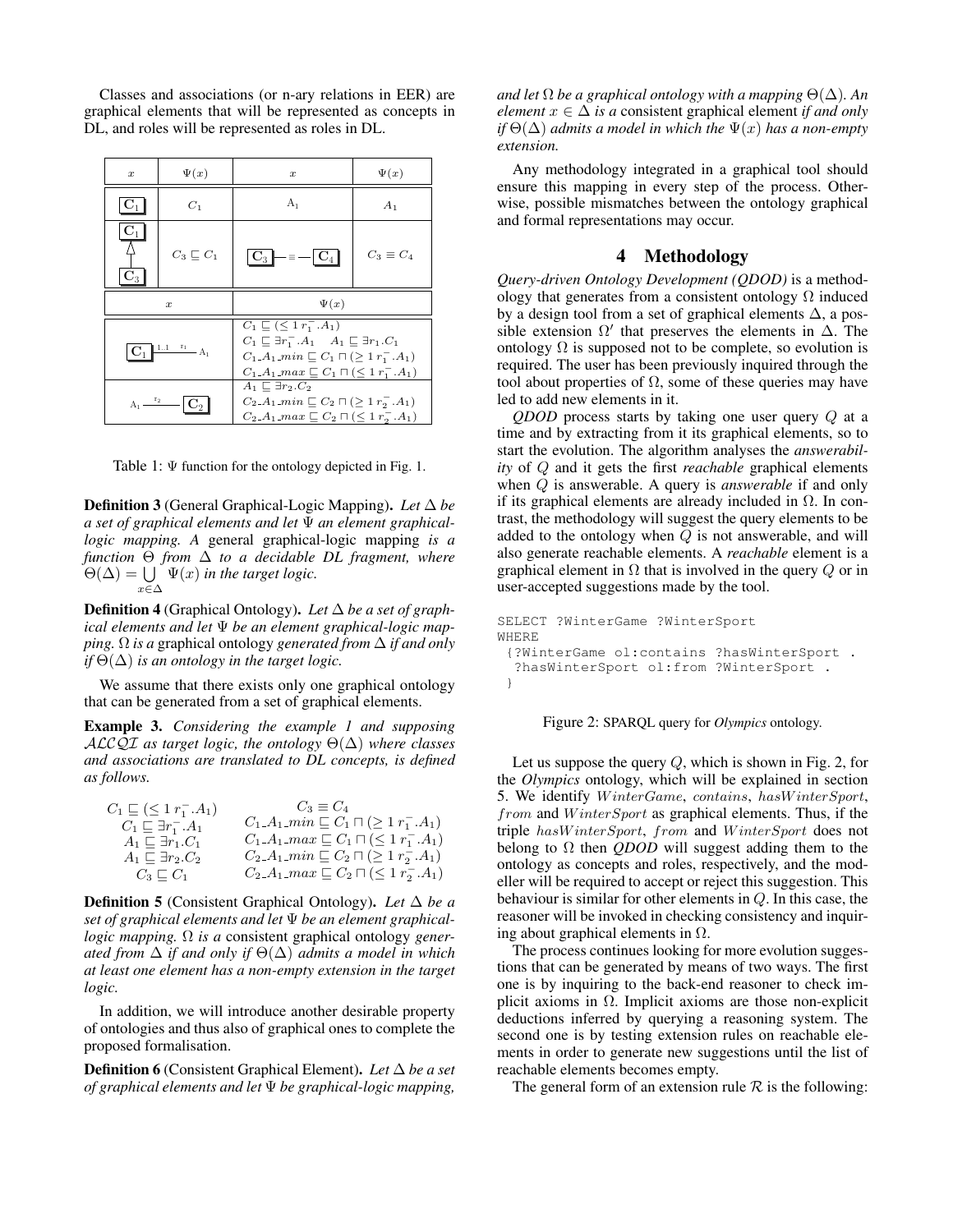$$
\{RA_1, RA_2, ..., RA_n\} \Rightarrow \{CR_1, CR_2, ..., CR_m\}
$$

such that  $RA_i$  and  $CR_j$  are TBox formulae from DL of the underlying reasoner,  $1 \le i \le n$  and  $1 \le j \le m$ .

In order to apply a rule, we must check if its antecedent is satisfied in the logical representation of the graphical ontology  $\Omega$ , denoted by  $\Theta(\Delta)$ , and if its consequences are consistent with this representation. Thus, a back-end reasoner should be inquired about the satisfiability of the following properties of  $\Omega$ ,  $\{RA_1, RA_2, ..., RA_n\}$ , and about consistency of every resulting ontology after applying the rule consequent. Each *RC<sup>i</sup>* represents a different possible ontology extension and it is the user who is required to select which  $RC_i, 1 \leq i \leq m$  will be applied, if any. Therefore, the backend reasoner would be inquired to verify if  $\Theta(\Delta) \cup RC_i$  is consistent for any  $i, 1 \le i \le m$ .

These rules analyse all the relationships of the elements and offer locality to recommend extensions by identifying recurrent design patterns. In each case, the user is required to accept or reject extensions. The rejected ones will not be proposed again during the algorithm execution.

Every suggestion in the model needs to be checked for consistency so that each graphical element and the complete  $\Omega$  are mapped to the target description logic. The leverage of automatic reasoning is enabled by a semantic definition of each element of the models and their user queries. This logical support is required to define when extension rules can be applied, display the implications of the suggestions derived from these rules, and assert the new intentional knowledge in the underlying knowledge base.

The output of this methodology is a consistent graphical ontology  $\Omega'$  evolved from user queries, a set of extension rules and reasoning support. The pseudo-code of the *QDOD* algorithm is shown in Algorithm 1.

Next, we formally define the notion of graphical extension and show the complexity analysis of the *QDOD* algorithm.

**Definition 7** (Graphical Extension). Let  $\Omega$  be a consistent *graphical ontology generated from a set of graphical elements*  $\Delta$ . A graphical extension of  $\Omega$  w.r.t. a set of queries  $Q_1, ..., Q_n$  *is an ontology*  $\Omega'$  generated from a set of graph*ical elements*  $\Delta'$  *such that:* 

 $1. \Delta \subseteq \Delta',$ 

2.  $\Omega'$  *is consistent,* 

*3.*  $\forall x \in \Delta', x$  is consistent,

4.  $Q_i$  is answerable in  $\Omega'$ , for all  $1 \leq i \leq n$ .

Theorem 1. *The* QDOD *algorithm for graphical ontology evolution terminates, and it runs in*  $O(l \times (m + f(n))$ *, for a maximum number of suggestions m generated from l reachable graphical elements, n graphical elements of the knowledge base, and*  $f(n)$  *is the time of a query to a decidable back-end reasoner.*

*Proof.* Let  $\Omega$  be a consistent ontology generated from the set of graphical elements  $\Delta$  and let *Q* be a query with the associated set of graphical elements  $\Delta_{Q}$ .

1. (line 1)  $\Omega$  is generated from a finite set of graphical elements  $\Delta$ ,

2. (line 5) The query *Q* is composed by a finite set of elements in  $\Delta_{\mathcal{Q}}$ ,

#### Algorithm 1 Query-driven Ontology Development

- 1: **input**: an user query *Q* and a consistent ontology  $\Omega$  represented by a finite graphical elements set  $\Delta.$
- 2: output: an evolved ontology  $\Omega'$  with a finite graphical elements set  $\Delta'$
- $3: re \leftarrow \emptyset$
- 4:  $\Omega' \leftarrow \Omega$
- 5: extract concepts and roles and associations from *Q*
- 6: if *Q* is answerable then
- 7: add to *re* all the reachable elements from *Q*
- 8: else
- 9: inquire back-reasoner for suggesting elements of  $Q$  which do not belong to  $\Omega$
- 10: **if** suggestions are accepted then
- 11: commit suggestions to  $\Omega'$
- 12: add to *re* all the reachable elements from *Q*
- 13: end if
- 14: end if
- 15: inquire back-end reasoner for implicit axioms in  $\Omega$
- 16: if implicit axioms exist then
- 17: suggest implicit axioms to be added to  $\Omega$
- 18: for all accepted evolution suggestion do
- 19: commit suggestions to  $\Omega'$
- 20: add to *re* all the reachable elements involved in the evolution

21: end for

- 22: end if
- 
- 23: while  $(re < \gg \emptyset)$  do<br>24: select a concent of select a concept or an association *e* from  $re$
- 25: remove *e* from *re*
- 
- 26: **for all** extension rule  $R$  on  $e$  **do** 27: **inquire back-end reasoner ab**
- 27: inquire back-end reasoner about the  $R$  antecedent and consequent 28: **if**  $R$  antecedent is satisfied and  $R$  consequent is consistent in  $\Omega$  **ti**
- 28: if *R* antecedent is satisfied and *R* consequent is consistent in  $\Omega$  then 29: suggest *R* consequent as possible consistent evolutions 29: suggest *R* consequent as possible consistent evolutions  $30<sup>2</sup>$  and if
	- 30: end if
- 31: end for
- 32: **for all** accepted evolution suggestion **do**<br>33: commit suggestions to  $\Omega'$
- commit suggestions to  $\Omega'$
- 34: add to *re* all the reachable elements related to *e*
- end for
- 36: if any suggestion has been accepted then
- 37: inquire back-end reasoner for implicit axioms in  $\Omega$
- 38: if implicit axioms exist then
- 39: suggest implicit axioms to be added to  $\Omega$
- 40: for all accepted evolution suggestion do
- 41: commit suggestions to  $\Omega'$ <br>42: add to *re* all the reachable
	- add to  $re$  all the reachable elements involved in the evolution
- 43: end for
- 44: for all rejected evolution suggestion do
- 45: suggestion is not generated anymore
- 46: end for
- 47: end if
- 48: end if
- 49: end while return  $\Omega'$

3. (line 9) The suggestions generated from *Q* are finite since the query *Q* is finite,

4. (line 15-16) Back-end reasoner is decidable by hypothesis. Moreover, the amount of queries to the reasoner and the suggestion generated are finite because  $\Delta$  is finite,

5. (line 7, 12, 20, 34 and 42) The list of the reachable elements *re* is finite due to it only includes elements from  $\Delta_Q$ or  $\Lambda$ .

6. (line 23-49) The while block does not add new concepts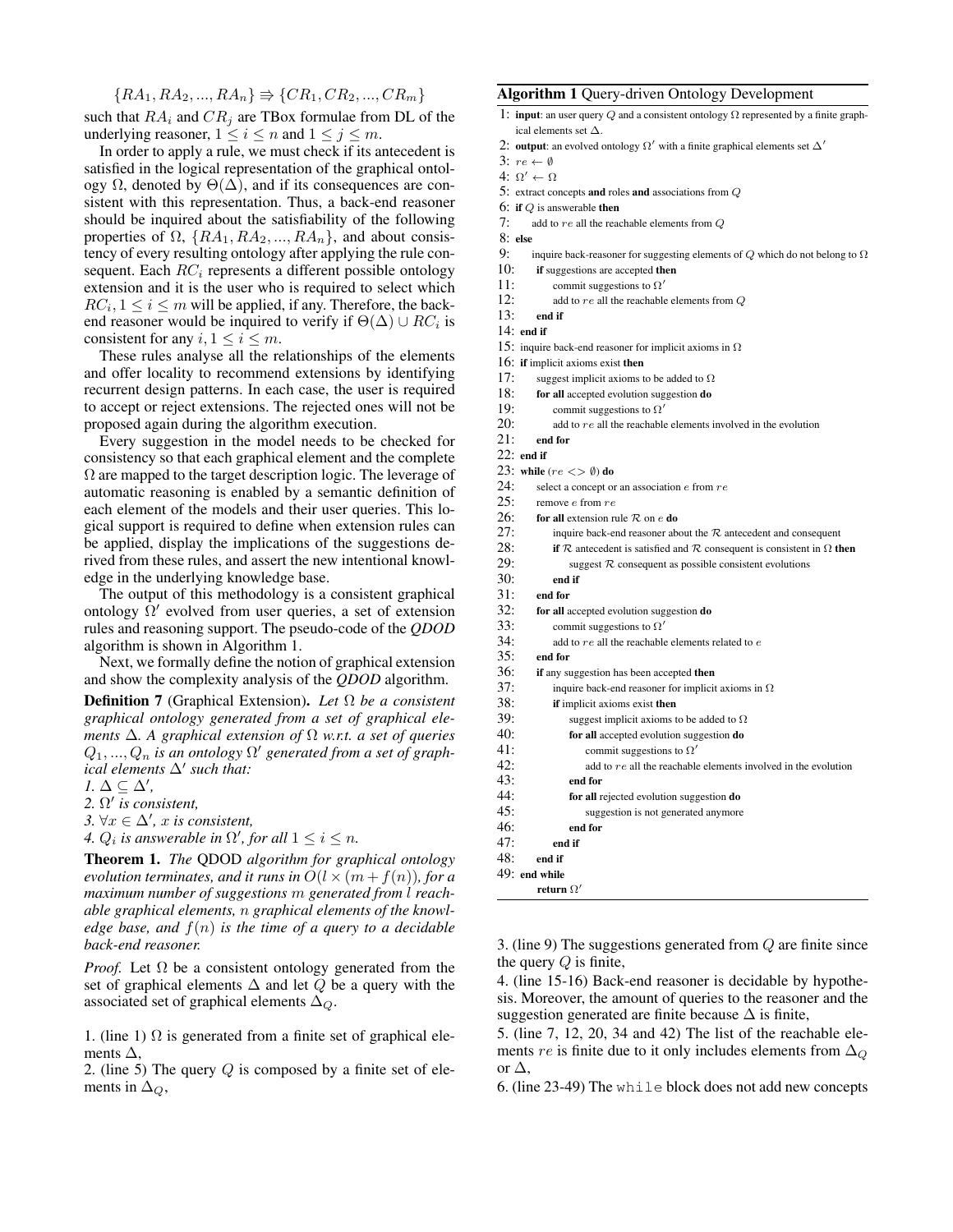nor associations. Only roles or cardinalities are added to  $\Omega$ when a rule is applicable. The while terminates since the list of the reachable elements *re* becomes empty after applying each possible extension rules and their evolution suggestions. Moreover, the checking for implicit axioms terminates as indicated in item (4) and rejected suggestions are not generated anymore in order to avoid repetitions.

Hence, for any consistent  $\Omega$ , query  $Q$  and sequence of extension rule application, the *QDOD* algorithm terminates.

Now we demonstrate the complexity of the *QDOD* algorithm. Consider us a graphical ontology  $\Omega$  generated from a set of graphical elements  $\Delta$  as input.

1. (line 5-14) The complexity for the if is  $\mathcal{O}(m_1)$  where  $m_1$  are the suggestions generated from the query  $Q$ ,

2. (line 15-21) The time of a query to the back-end reasoner is  $f(n)$ , for a decidable reasoner and *n* graphical elements,

3. (line 23-49) The complexity of the while is:

3.1. (line 24-35)  $O(m_2)$  where  $m_2$  are the suggestions generated from applying rules,

3.2. (line 36-48)  $f(n) + m_3$  for checking of implicit axioms, and  $m_3$  suggestions.

Hence, if we consider *l* reachable graphical elements, the *QDOD* algorithm upper bound is:

$$
\mathcal{O}(m_1 + f(n) + l \times (m_2 + f(n) + m_3)) =
$$
  

$$
\mathcal{O}(l \times (m_2 + f(n) + m_3))
$$

and if consider the total amount of suggestions  $m =$  $max(m_2, m_3)$ ,

$$
\mathcal{O}(l \times m + f(n))
$$

 $\Box$ 

Supposing the reasoner solves efficiently the queries, and since the number and the size of rules is bounded in general then we can say *QDOD* can be safely added to any design tool. Also, we show that *QDOD* follows the theoretical model presented in section 3.

Theorem 2. *Every extension generated from a consistent user query Q by applying an extension rule is a graphical extension.*

*Proof.* Let  $\Omega$  be a consistent graphical ontology generated from the set of graphical elements  $\Delta$  and from the mapping  $\Theta(\Delta)$ . Let  $Q_1, ..., Q_{n-1}$  be a set of answerable queries in  $\Omega$  and  $Q_n$  a new user query with  $\Delta_{Q_n}$  graphical elements. We will demonstrate that this extension is also a graphical extension by considering the query *Q<sup>n</sup>* and the definition 7. The ontology  $\Omega'$  is obtained from  $\Omega$  and  $Q_n$  by applying an extension rule *R*.

1.  $\Delta \subseteq \Delta'$  due to no graphical element is removed from  $\Delta$ when a rule is applied, for any rule *R*,

2.  $\Omega'$  generated from  $\Delta'$  and  $\Theta(\Delta')$  is consistent by extension rules applicability,

3. From (2),  $\Omega'$  is consistent. Then,  $\Theta(\Delta')$  is also consistent (by def. 5) iff is consistent  $\Theta(\Delta') = \cup$  $x \in \Delta'$  $\Psi(x)$  (by def. 3)

iff  $\Psi(x)$  is consistent iff *x* is consistent (by def. 6), 4.  $Q_1, ..., Q_{n-1}$  are answerable queries in  $\Omega$ . If  $\Delta_{Q_n} \subseteq \Delta'$ then by definition  $Q_n$  is also answerable. By contrast, if

 $\Delta_{Q_n} \not\subseteq \Delta'$ , then the missing elements of  $Q_n$  are added to  $\Omega$ in order to start the evolution. Thus  $\Delta_{Q_n}$  becomes a subset or equal to  $\Delta'$ . Therefore,  $Q_n$  turns out to be answerable.

Hence, every extension generated by applying an extension rule is a graphical extension.

 $\Box$ 

#### Extension Rules

We present some examples of the extension rules in order to understand their role in the *QDOD* methodology. We next show some of them, but the list is not exhaustive. The rule family is available in (GILIA 2015).

The following rule proposes an IsA relationship between entities.

$$
\subseteq\text{-rule: } \{A_2 \subseteq A_1, A_1 \subseteq \exists r_1.C_1, A_2 \subseteq \exists r_1.C_2\} \Rightarrow
$$
  

$$
\{C_2 \subseteq C_1, C_2 \equiv C_1\}
$$



Figure 3: Graphical representation of  $\sqsubseteq$ -rule.

The  $\sqsubseteq$ -rule, which is graphically rendered as shown in Fig. 3, can be legitimised by analysing the involved classes and their relationships. By definition, if  $A_2 \subseteq A_1$  and  $A_1 \subseteq \exists r_1.C_1$  then  $A_2 \subseteq \exists r_1.C_1$ . Moreover, if any explicit inequality exists in the ontology then we can suppose both roles  $r_1$  in  $A_1 \subseteq \exists r_1.C_1$  and  $A_2 \subseteq \exists r_1.C_2$ <br>represent the same role and they are identically defined. From these arguments, we could propose the rule consequent  ${C_2 \subseteq C_1, C_2 \equiv C_1}$  as possible extensions. Neither of these consequences is entailed by the ontology but they are considered anyway since their intuitive characteristics as expressed in the motivation of the present work.

For example, let us suppose the following partial and textual ontology  $\Omega$ :

> $hasW interSort \sqsubset hasSport$  $has Sport \sqsubseteq \exists from.Olympic Sport$  $hasW interSport \sqsubseteq \exists from.W interSport$

If we match these ontology elements to the  $\sqsubseteq$ rule, we can obtain a consistent ontology  $\Omega'$ , which defines a new type for the *OlympicSport* element by means of *WinterSport*  $\subseteq$  *OlympicSport*,<br>or a  $\Omega''$  where *WinterSport*  $\equiv$  *OlympicSport*. or a  $\Omega''$  where *WinterSport* For this purpose, *QDOD* algorithm should inquire about properties  $hasWinterSport \t\t\subseteq \t\t hasSport,$  $has Sport \sqsubseteq \exists from.OlympicSort \text{ and } hasW interSpot \sqsubseteq$ 9*from.W interSport*, and about consistency of resulting ontology after applying *WinterSport*  $\subseteq$  *OlympicSport* and *WinterSport*  $\equiv$  *OlympicSport*. In fact, both suggestions of the example are consistent so that any of them could be a possible extension.

Other examples are the *c*-rule and *r*-rule which recommend cardinality and roles suggestions, respectively. Below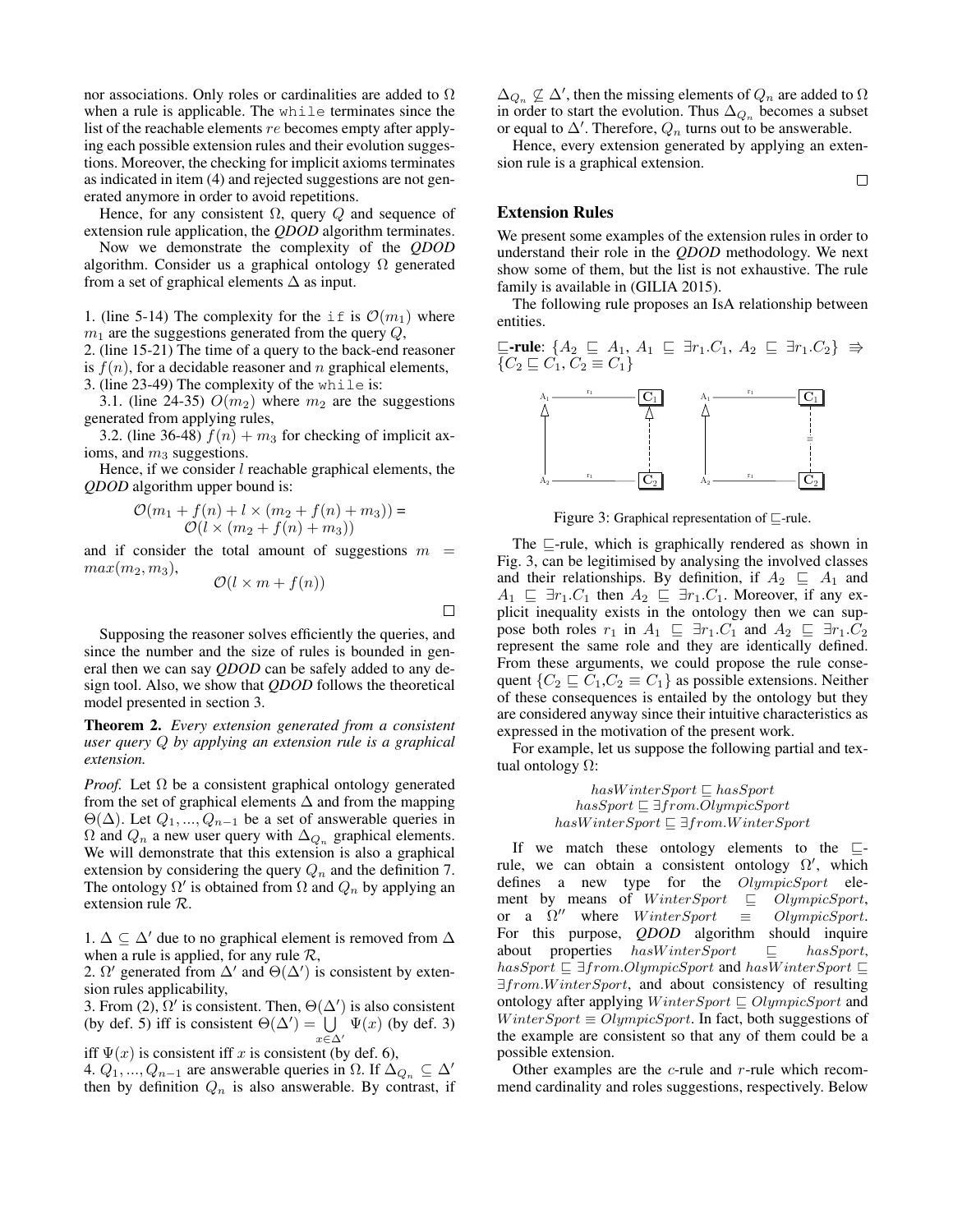

Figure 4: Dashed line indicates the query elements suggestion.

they are only presented due to space limitation, but their explanation can be found in (GILIA 2015).

*c*-rule:  $\{A_1 \sqsubseteq \exists r_1.C_1, C_2 \sqsubseteq C_1, A_2 \sqsubseteq A_1, A_2 \sqsubseteq \exists r_1.C_2,$  $C_1 \sqsubseteq \exists r_1^- . A_1 \} \Rightarrow \{ C_2 \sqsubseteq \exists r_1^- . A_2 \}$ 

*r*-rule:  $\{C_2 \sqsubseteq C_1, A_1 \sqsubseteq \exists r_1.C_1, A_2 \sqsubseteq \exists r_2.C_2, A_2 \sqsubseteq A_1\}$  $\Rightarrow$   $\{r_2 \sqsubseteq r_1\}$ 

One of the advantage of these rules is that can be included, modified and removed without affecting the host methodology. This approach allows to discover knowledge which could not be inferred from a logical point of view, but it could be suggested to users as a modelling option weaker than the logic one.

# 5 Case of Study

We will illustrate the *QDOD* methodology with an *Olympics* ontology graphical representation, which is partially integrated to an *Event* ontology. Let us consider the nonanswerable SPARQL query *Q* shown in section 4, which inquires about every winter game and their associated sports. Fig. 4 shows the ontology after committing the suggestions (drawn in dashed line) extracted from *Q*.

The methodology considers *Q* and it evaluates if it is answerable. As *Q* is not answerable (Algorithm 1:line 9) since the role *from* between the *hasW interSport* association and the *W interSport* class are missing in the graphical ontology, it is suggested and added to the ontology after the user accepts it. The classes *W interGame* and *W interSport* and the association *hasW interSport* involved in the query are added to the list of reachable elements (*re*).

The algorithm invokes the back-end reasoner for deducing implicit axioms (Algorithm 1:line 15). The system shows  $hasSummer Sport \subseteq \neg hasW interSpot$  as an evolution suggestion. In our case, the user rejects it because it is not his intended model.

Next, it gets the first reachable element *W interGame* and applies it to the extension rules (Algorithm 1:line 26). The *c*-rule suggests  $WinterGame \subseteq$ 9*contains.hasW interSport*, which it is accepted by the user and *W interGame* is again added to *re*. As no consequence appears after this extension (Algorithm 1:line 37), a new element *hasW interSport* is selected from *re*. The  $\sqsubseteq$ -rule suggests *WinterSport*  $\sqsubseteq$  *OlympicSport* and *WinterSport*  $\equiv$  *OlympicSport*. If the user considers that any of the suggestions is an evolution, then selects one of them. In the example, the user selects  $WinterSpot \sqsubseteq$ *OlympicSport* (Fig. 5). The system adds *OlympicSport* to *re* and inquires reasoner about possible implications of the evolved model. As no other new evolution suggestion appears after checking the rules on the remaining reachable elements, the algorithm terminates.

Even though the model is partially integrated to another one, *QDOD* allows to work on graphical evolution by isolating the subset of ontological elements identified by the user according to the intended model. *QDOD* offers two abstraction levels for modellers. The first one is provided by means of user queries to place emphasis on one of the integrated models and the involved concepts. The second one is supplied by extension rules which focus on elements previously identified and their relationships and contexts. Furthermore, *QDOD* keeps consistency in the whole model, which is supported by the back-end reasoning system, after evolving.

#### 6 Related Work

While the frameworks described by Zablith et .al in (Zablith et al. 2014) try to cover all the evolution process, we are interested in approaches that detect needs of evolution from user behaviours because they represent a *genuine* and authentic real source of evolutions. The literature presents approaches involving application usage (Alani, Harris, and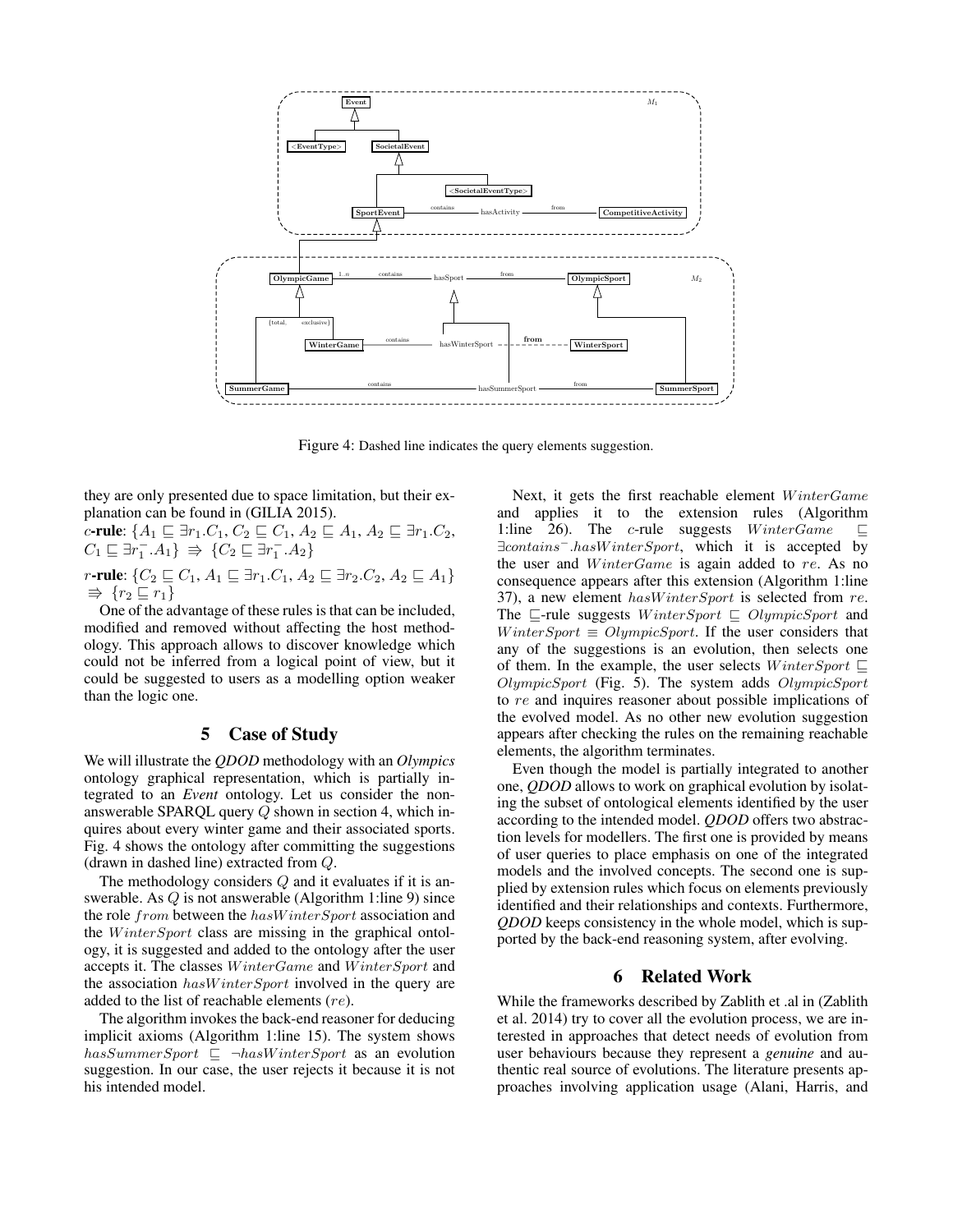

Figure 5: Evolved ontology with last subsumption suggestion in dashed line.

O'Neil 2006), ontology change log (Javed, Abgaz, and Pahl 2011), user feedback (Luczak-Rösch 2009), log of queries, search history (Bloehdorn et al. 2006) and context and domain information (Guelfi, Pruski, and Reynaud 2011). Nevertheless, evolution in these approaches is detected after the ontology has been designed. Although we do not cover the complete ontology evolution process, our work proposes to start filling this gap by supporting graphical evolution from user queries in a predictive way, at modelling time.

Similar to our approach, Guizzardi in (Guizzardi, das Graças, and Guizzardi 2011) proposes to use rules in pattern-based design. However, the automatic reasoning is missing and users queries are not considered in evolution. Baader et al. in (Baader et al. 2007) discusses a similar approach which considers to complete a DL knowledge base by using expert information and the DL base itself by means of the technique of formal concept analysis. Neither graphical support nor end-user queries is involved in this work. The query-driven extensions are also partially tried by Cuenca Grau et al. in (Grau et al. 2013) although in a more conservative context and without involving reasoning or graphical integration.

With respect to graphical tools, ICOM (Fillottrani, Franconi, and Tessaris 2012) and OntoUML (Guizzardi and Wagner 2012) are graphical-based tools but the evolution support is limited, while only ICOM integrates both graphical languages and automatic reasoning. Protégé (Knublauch et al. 2004) and TopBraid Composer (TopQuadrant 2011) do allow this integration but inferences are only restricted to is-a hierarchies. Their evolution support is partial: ontology differences ( $Prot\acute{e}g\acute{e}$ ) and versioning and collaboration (TopBraid Composer). NeOn toolkit (Hasse et al. 2008), Kaon2 (Motik and Studer 2005) and SWOOP (Kalyanput et al. 2005) provide access to reasoners but they are not graphical-based tools. In evolution respect, NeOn incorporates a framework to support it from external sources. Kaon2 and SWOOP simply offer operations as redo and undo (Kaon2) or imports and versioning (SWOOP). Other tools as GrOWL (Krivov, Williams, and Villa 2007), OWLGrEd (Cerans et al. 2012), Graphol (Console et al. ), "model outline" framework (do Amaral 2010) and VOWL (Lohmann, Negru, and Bold 2014) are also graphical tools. They define a graphical syntax and semantics to provide users with a visual representation of their models avoiding any complex textual syntax. The reasoning support is not provided in any of these tools as ICOM does and the ontology evolution is not properly supported.

These related works show that evolution from a graphical point of view is missing. As far as we know, our approach is the only one that proposes to integrate both graphical and reasoning support in an evolution methodology.

### 7 Conclusions and Future Works

This work introduces the *QDOD* methodology, an approach for ontology evolution based on queries and integrated within a graphical design tool. Its main advantage is to provide a trade-off between the logical rigidity from formal representations and the intuitive characteristics inherent to the ontology modelling. The methodology works by proposing ontology extensions based both on previous user queries and a set of modular extension rules. We have developed an algorithm to calculate evolutions and we have demonstrated complexity and computability properties. Moreover, we have defined a theoretical framework that supports this methodology and that is independent from *QDOD*. As far as we know, our approach is the first that integrates both graphical and reasoning support in an ontology evolution methodology.

As future works, we propose to implement the integration of *QDOD* methodology into an existing tool and evalu